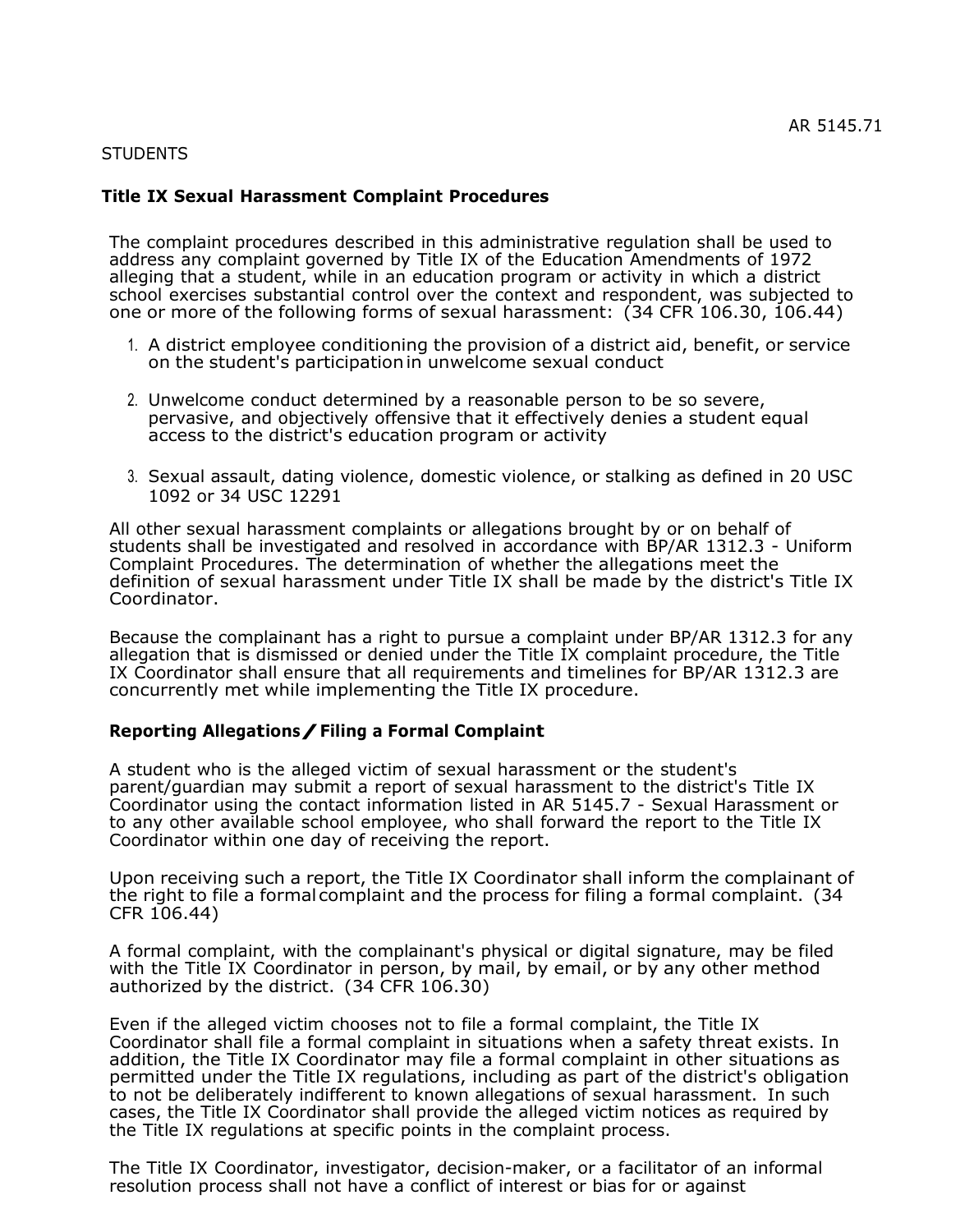complainants or respondents generally or an individual complainant or respondent. Such persons shall receive training in accordance with 34 CFR 106.45. (34 CFR 106.45)

# **Title IX Coordinator and UCP Compliance Officer**

Kimberly Dalton Director of Human Resources 1515 Hughes Way, Long Beach, CA 90810 (562) 997-8108 [kdalton@lbschools.net](mailto:kdalton@lbschools.net)

# **Equity Compliance Officer**

Steve Rockenbach Director of Employee Relations 1515 Hughes Way, Long Beach, CA 90810 (562) 997-8222 [srockenbach@lbschools.net](mailto:srockenbach@lbschools.net)

### **Supportive Measures**

Upon receipt of a report of Title IX sexual harassment, the Title IX Coordinator shall promptly contact the complainant to discuss the availability of supportive measures and shall consider the complainant's wishes with respect to the supportive measures implemented. Supportive measures shall be offered as appropriate, as reasonably available, and without charge to the complainant or the respondent before or after the filing of a formal complaint or where no formal complaint has been filed. Such measures shall be nondisciplinary, nonpunitive, and designed to restore or preserve equal access to the district's education program or activity without unreasonably burdening the other party, including measures designed to protect the safety of all parties or the district's educational environment or to deter sexual harassment. Supportive measures may include, but are not limited to, counseling, course-related adjustments, modifications of class schedules, mutual restrictions on contact, increased security, and monitoring of certain areas of the campus. (34 CFR 106.30, 106.44)

The district shall maintain as confidential any supportive measures provided to the complainant or respondent, to the extent that maintaining such confidentiality would not impair the district's ability to provide the supportive measures. (34 CFR 106.30)

### **Emergency Removal from School**

A student shall not be disciplined for alleged sexual harassment under Title IX until the investigation has been completed. However, on an emergency basis, the district may remove a student from the district's education program or activity, provided that the district conducts an individualized safety and risk analysis, determines that removal is justified due to an immediate threat to the physical health or safety of any student or other individual arising from the allegations, and provides the student with notice and an opportunity to challenge the decision immediately following the removal. This authority to remove a student does not modify a student's rights under the Individuals with Disabilities Education Act or Section 504 of the Rehabilitation Act of 1973. (34 CFR 106.44)

If a district employee is the respondent, the employee may be placed on administrative leave during the pendency of the formal complaint process. (34 CFR 106.44)

### **Dismissal of Complaint**

The Title IX Coordinator shall dismiss a formal complaint if the alleged conduct would not constitute sexual harassment as defined in 34 CFR 106.30 even if proved. The Title IX Coordinator shall also dismiss any complaint in which the alleged conduct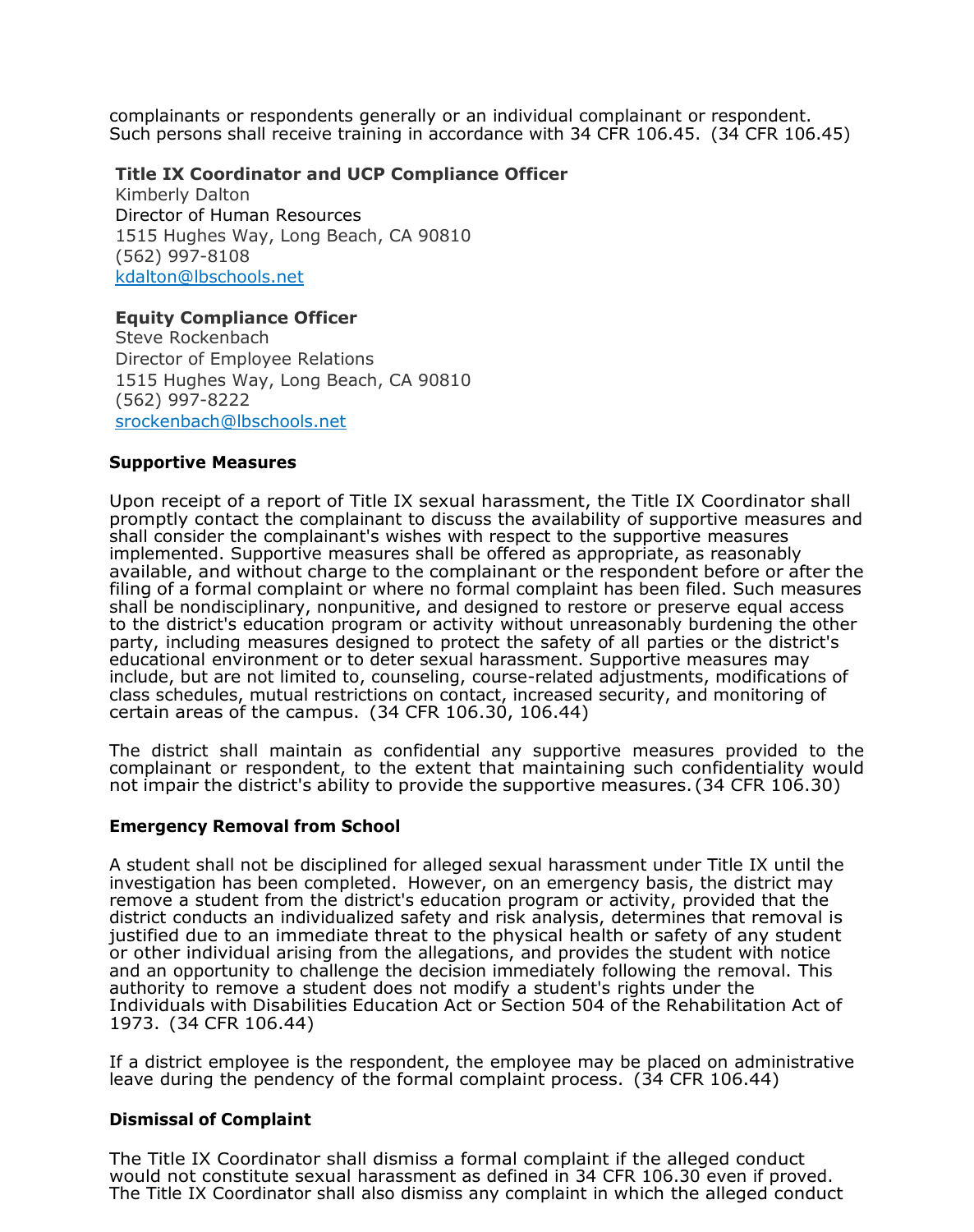did not occur in the district's education program or activity or did not occur against a person in the United States, and may dismiss a formal complaint if the complainant notifies the district in writing that the complainant would like to withdraw the complaint or any allegations in the complaint, the respondent is no longer enrolled or employed by the district, or sufficient circumstances prevent the district from gathering evidence sufficient to reach a determination with regard to the complaint. (34 CFR 106.45)

Upon dismissal, the Title IX Coordinator shall promptly send written notice of the dismissal and the reasons for the dismissal simultaneously to the parties, and shall inform them of their right to appeal the dismissal of a formal complaint or any allegation in the complaint in accordance with the appeal procedures described in the section "Appeals" below. (34 CFR 106.45)

If a complaint is dismissed, the conduct may still be addressed pursuant to BP/AR 1312.3 - Uniform Complaint Procedures as applicable.

### **Informal Resolution Process**

When a formal complaint of sexual harassment is filed, the district may offer an informal resolution process, such as mediation, at any time prior to reaching a determination regarding responsibility. The district shall not require a party to participate in the informal resolution process or to waive the right to an investigation and adjudication of a formal complaint. (34 CFR 106.45)

The district may facilitate an informal resolution process provided that the district: (34 CFR 106.45)

- 1. Provides the parties with written notice disclosing the allegations, the requirements of the informal resolution process, the right to withdraw from the informal process and resume the formal complaint process, and any consequences resulting from participating in the informal resolution process, including that records will be maintained or could be shared.
- 2. Obtains the parties' voluntary, written consent to the informal resolution process
- 3. Does not offer or facilitate an informal resolution process to resolve allegations that an employee sexually harassed a student

### **Written Notice**

If a formal complaint is filed, the Title IX Coordinator shall provide the known parties with written notice of thefollowing: (34 CFR 106.45)

- 1. The district's complaint process, including any informal resolution process
- 2. The allegations potentially constituting sexual harassment with sufficient details known at the time, including the identity of parties involved in the incident if known, the conduct allegedly constituting sexual harassment, and the date and location of the alleged incident if known. Such notice shall be provided with sufficient time for the parties to prepare a response before any initial interview.

If, during the course of the investigation, new Title IX allegations arise about the complainant or respondent that are not included in the initial notice, the Title IX Coordinator shall provide notice of the additional allegations to the parties.

3. A statement that the respondent is presumed not responsible for the alleged conduct and that a determination regarding responsibility is made at the conclusion of the complaint process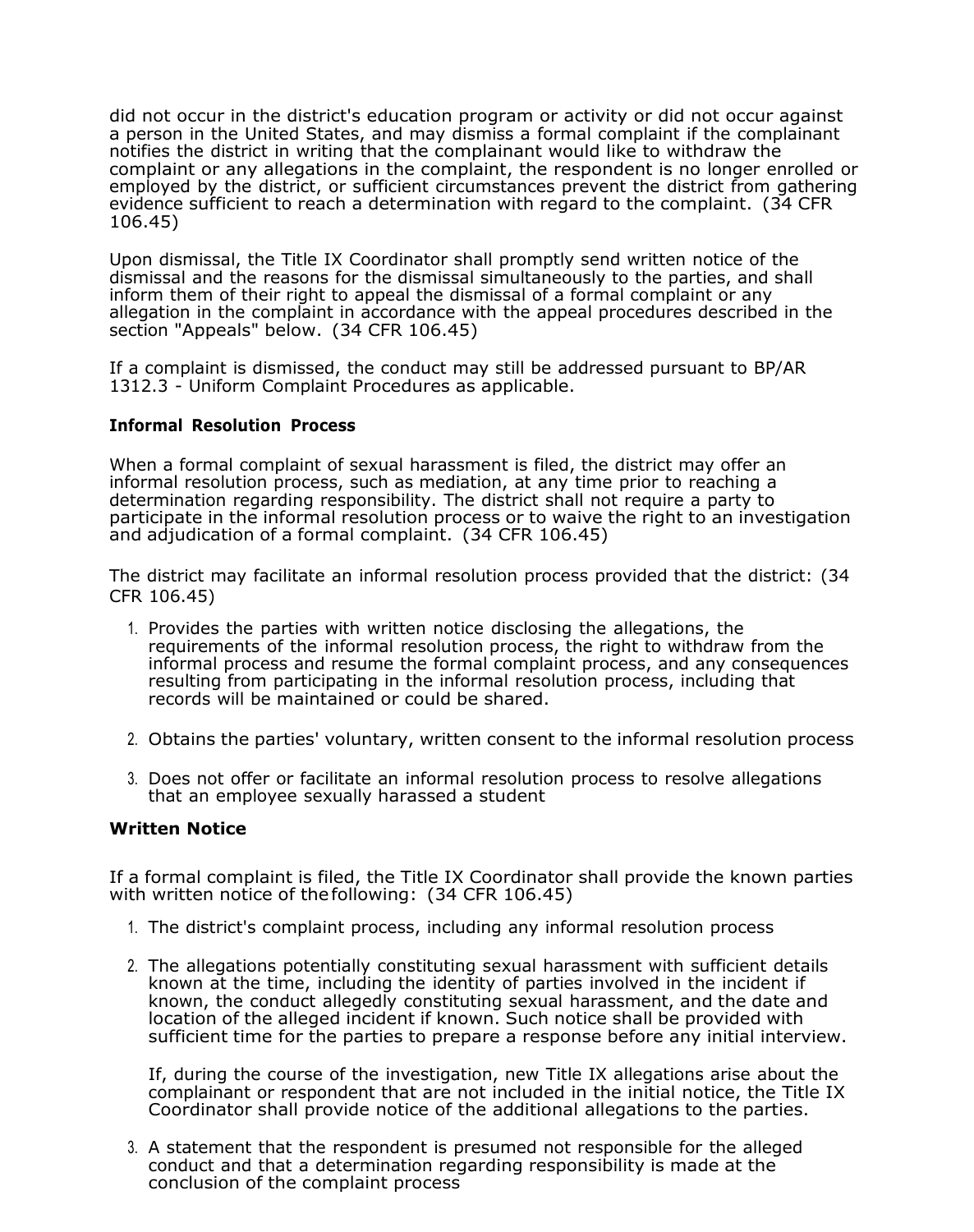- 4. The opportunity for the parties to have an advisor of their choice who may be, but is not required to be, anattorney, and the ability to inspect and review evidence
- 5. The prohibition against knowingly making false statements or knowingly submitting false information during the complaint process

The above notice shall also include the name of the investigator, facilitator of an informal process, and decision- maker and shall inform the parties that, if at any time a party has concerns regarding conflict of interest or bias regarding any of these persons, the party should immediately notify the Title IX Coordinator.

### **Investigation Procedures**

During the investigation process, the district's designated investigator shall: (34 CFR 106.45)

- 1. Provide an equal opportunity for the parties to present witnesses, including fact and expert witnesses, and other inculpatory and exculpatory evidence
- 2. Not restrict the ability of either party to discuss the allegations under investigation or to gather and present relevant evidence
- 3. Provide the parties with the same opportunities to have others present during any grievance proceeding, including the opportunity to be accompanied to any related meeting or proceeding by the advisor of their choice, who may be, but is not required to be, an attorney
- 4. Not limit the choice or presence of an advisor for either the complainant or respondent in any meeting or grievance proceeding, although the district may establish restrictions regarding the extent to which the advisor may participate in the proceedings as long as the restrictions apply equally to both parties
- 5. Provide, to a party whose participation is invited or expected, written notice of the date, time, location, participants, and purpose of all investigative interviews or other meetings, with sufficient time for the party toprepare to participate
- 6. Send in an electronic format or hard copy to both parties and their advisors, if any, the evidence obtained as part of the investigation that is directly related to the allegations raised in the complaint, and provide the parties at least 10 days to submit a written response for the investigator to consider prior to the completion ofthe investigative report
- 7. Objectively evaluate all relevant evidence, including both inculpatory and exculpatory evidence, and determine credibility in a manner that is not based on a person's status as a complainant, respondent, or witness
- 8. Create an investigative report that fairly summarizes relevant evidence and, at least 10 days prior to the determination of responsibility, send to the parties and their advisors, if any, the investigative report in an electronic format or a hard copy, for their review and written response

Questions and evidence about the complainant's sexual predisposition or prior sexual behavior are not relevant, unless such questions and evidence are offered to prove that someone other than the respondent committed the conduct alleged by the complainant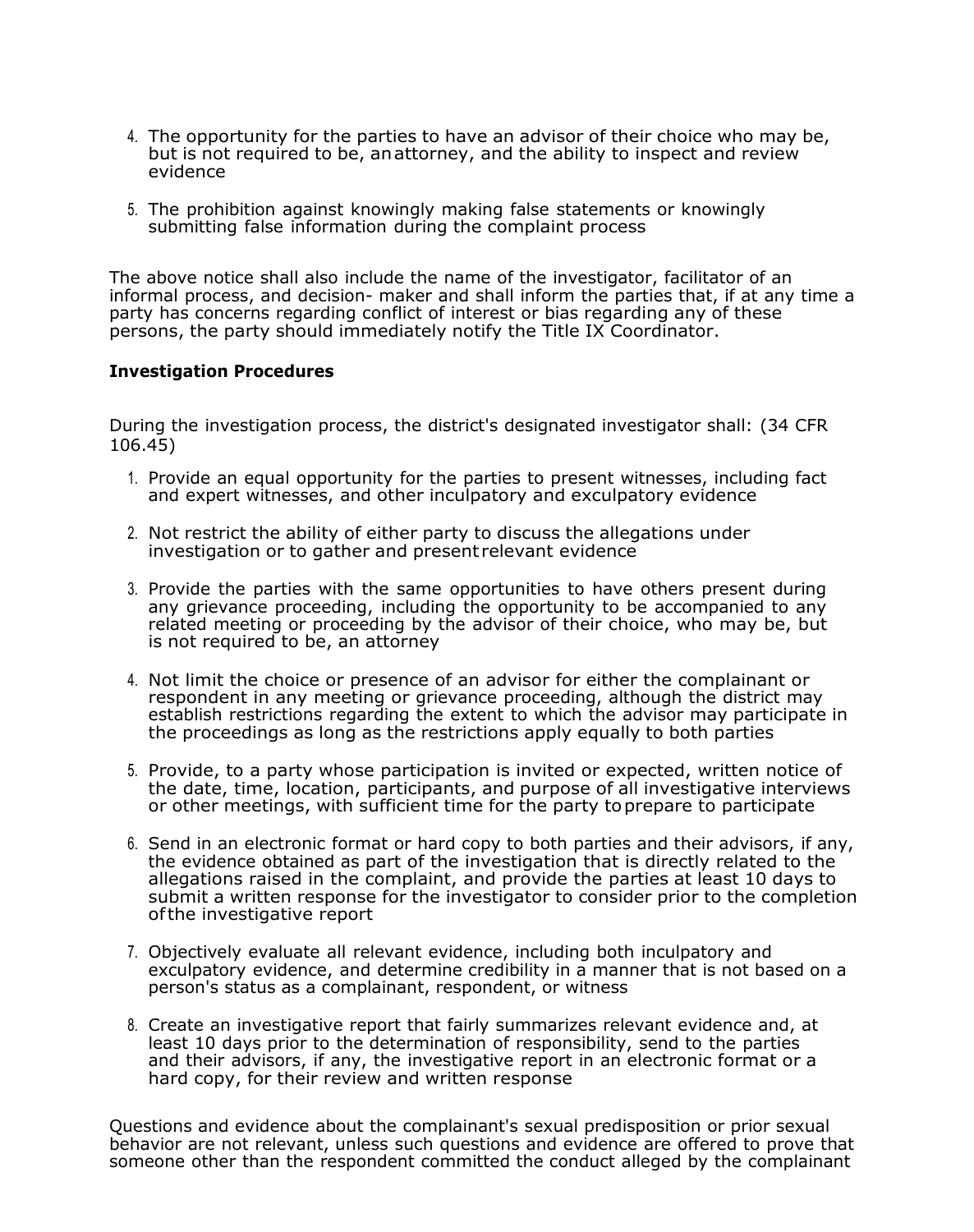or if the questions and evidence concern specific incidents of the complainant's prior sexual behavior with respect to the respondent and are offered to prove consent. (34 CFR 106.45)

Privacy rights of all parties to the complaint shall be maintained in accordance with applicable state and federal laws.

If the complaint is against an employee, rights conferred under an applicable collective bargaining agreement shall be applied to the extent they do not conflict with the Title IX requirements.

### **Written Decision**

The Superintendent shall designate an employee as the decision-maker to determine responsibility for the alleged conduct, who shall not be the Title IX Coordinator or a person involved in the investigation of the matter. (34 CFR 106.45)

After the investigative report has been sent to the parties but before reaching a determination regarding responsibility, the decision-maker shall afford each party the opportunity to submit written, relevant questions that the party wants asked of any party or witness, provide each party with the answers, and allow for additional, limited follow-up questions from each party

The decision-maker shall issue, and simultaneously provide to both parties, a written decision as to whether the respondent is responsible for the alleged conduct. (34 CFR 106.45)

The written decision shall be issued within 60 calendar days of the receipt of the complaint.

The timeline may be temporarily extended for good cause with written notice to the complainant and respondent ofthe extension and the reasons for the action. (34 CFR 106.45)

In making this determination, the decision-maker shall use the "preponderance of the evidence" standard for all formal complaints of sexual harassment. The same standard of evidence shall be used for formal complaints against students as for complaints against employees. (34 CFR 106.45)

The written decision shall include the following: (34 CFR 106.45)

- 1. Identification of the allegations potentially constituting sexual harassment as defined in 34 CFR 106.30
- 2. A description of the procedural steps taken from receipt of the formal complaint through the written decision, including any notifications to the parties, interviews with parties and witnesses, site visits, methods used to gather other evidence, and hearings held if the district includes hearings as part of the grievance process
- 3. Findings of fact supporting the determination
- 4. Conclusions regarding the application of the district's code of conduct or policies to the facts
- 5. A statement of, and rationale for, the result as to each allegation, including a decision regarding responsibility, any disciplinary sanctions the district imposes on the respondent, and whether remedies designed to restore or preserve equal access to the district's educational program or activity will be provided by the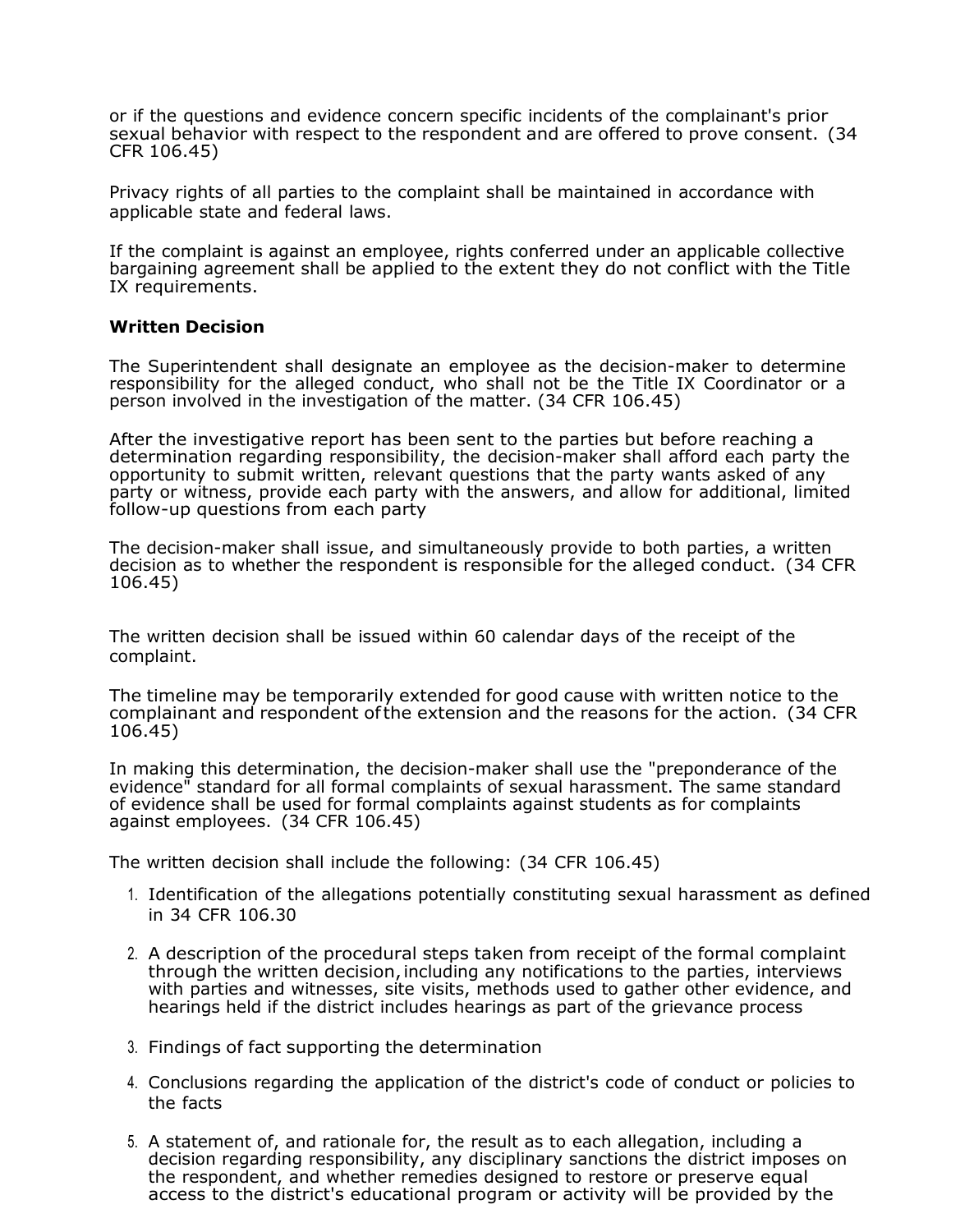district to the complainant

6. The district's procedures and permissible bases for the complainant and respondent to appeal

### **Appeals**

Either party may appeal the district's decision or dismissal of a formal complaint or any allegation in the complaint, if the party believes that a procedural irregularity affected the outcome, new evidence is available that could affect the outcome, or a conflict of interest or bias by the Title IX Coordinator, investigator(s), or decision-maker(s) affected the outcome. If an appeal is filed, the district shall: (34 CFR 106.45)

- 1. Notify the other party in writing when an appeal is filed and implement appeal procedures equally for both parties
- 2. Ensure that the decision-maker(s) for the appeal is trained in accordance with 34 CFR 106.45 and is not the same decision-maker(s) who reached the determination regarding responsibility or dismissal, the investigator(s), or the Title IX Coordinator
- 3. Give both parties a reasonable, equal opportunity to submit a written statement in support of, or challenging, the outcome
- 4. Issue a written decision describing the result of the appeal and the rationale for the result
- 5. Provide the written decision simultaneously to both parties

An appeal must be filed in writing within 10 calendar days of receiving the notice of the decision or dismissal, stating the grounds for the appeal and including any relevant documentation in support of the appeal. Appeals submitted after this deadline are not timely and shall not be considered.

A written decision shall be provided to the parties within 20 calendar days from the receipt of the appeal.

The district's decision may be appealed to the California Department of Education within 30 days of the written decision in accordance with BP/AR 1312.3.

Either party has the right to file a complaint with the U.S. Department of Education's Office for Civil Rights within180 days of the date of the most recently alleged misconduct.

The complainant shall be advised of any civil law remedies, including, but not limited to, injunctions, restraining orders, or other remedies or orders that may be available under state or federal antidiscrimination laws, if applicable.

### **Remedies**

When a determination of responsibility for sexual harassment has been made against the respondent, the district shall provide remedies to the complainant. Such remedies may include the same individualized services described above in the section "Supportive Measures," but need not be nondisciplinary or nonpunitive and need not avoid burdening the respondent. (34 CFR 106.45)

### **Corrective/Disciplinary Actions**

The district shall not impose any disciplinary sanctions or other actions against a respondent, other than supportive measures as described above in the section